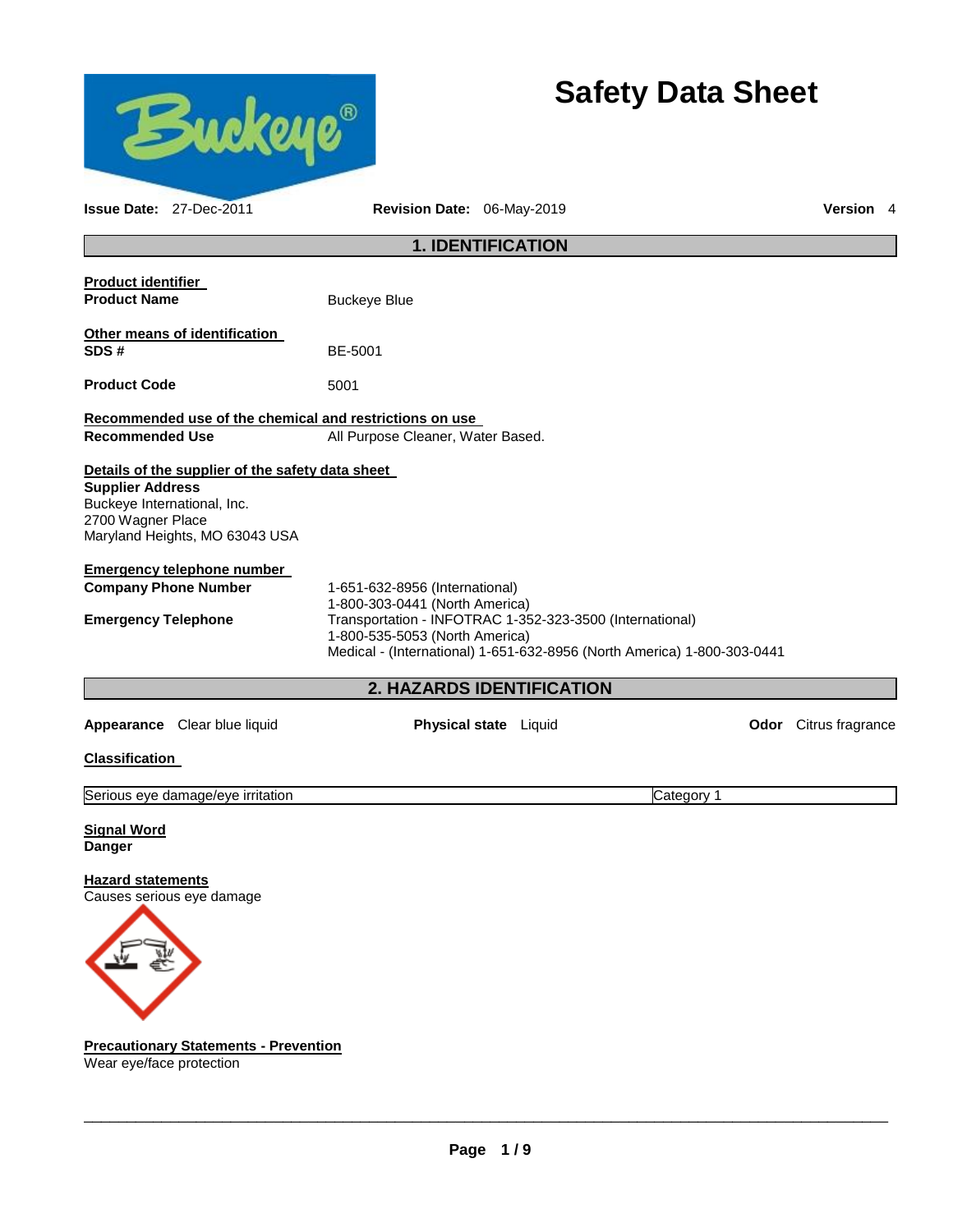#### **Precautionary Statements - Response**

IF IN EYES: Rinse cautiously with water for several minutes. Remove contact lenses, if present and easy to do. Continue rinsing Immediately call a POISON CENTER or doctor

\_\_\_\_\_\_\_\_\_\_\_\_\_\_\_\_\_\_\_\_\_\_\_\_\_\_\_\_\_\_\_\_\_\_\_\_\_\_\_\_\_\_\_\_\_\_\_\_\_\_\_\_\_\_\_\_\_\_\_\_\_\_\_\_\_\_\_\_\_\_\_\_\_\_\_\_\_\_\_\_\_\_\_\_\_\_\_\_\_\_\_\_\_

#### **Other hazards**

Harmful to aquatic life with long lasting effects

# **3. COMPOSITION/INFORMATION ON INGREDIENTS**

| <b>Chemical name</b>                    | <b>CAS No</b>  | Weight-%  |
|-----------------------------------------|----------------|-----------|
| Tetrasodium Ethylenediaminetetraacetate | 64-02-8        | $3 - 7$   |
| Polyethylene glycol octylphenyl ether   | 9036-19-5      | $3 - 7$   |
| Sodium Nitrite                          | 7632-00-0      | $0.1 - 1$ |
| Triethanolamine                         | $102 - 71 - 6$ | $0.1 - 1$ |
| Sodium hydroxide                        | 1310-73-2      | $0.1 - 1$ |
| Poly(ethylene oxide)                    | 25322-68-3     | $0.1 - 1$ |
| Phosphoric Acid                         | 7664-38-2      | $0.1 - 1$ |
| Trisodium Nitrilotriacetate             | 5064-31-3      | $0.1 - 1$ |

\*\*If Chemical Name/CAS No is "proprietary" and/or Weight-% is listed as a range, the specific chemical identity and/or percentage of composition has been withheld as a trade secret.\*\*

# **4. FIRST AID MEASURES**

#### **Description of first aid measures**

| <b>Eve Contact</b>                                          | Rinse cautiously with water for several minutes. Remove contact lenses, if present and<br>easy to do. Continue rinsing. Immediately call a poison center or doctor/physician. |
|-------------------------------------------------------------|-------------------------------------------------------------------------------------------------------------------------------------------------------------------------------|
| <b>Skin Contact</b>                                         | Wash skin with soap and water.                                                                                                                                                |
| <b>Inhalation</b>                                           | Remove to fresh air.                                                                                                                                                          |
| Ingestion                                                   | Clean mouth with water and drink afterwards plenty of water.                                                                                                                  |
| Most important symptoms and effects, both acute and delayed |                                                                                                                                                                               |
| <b>Symptoms</b>                                             | Causes serious eye damage.                                                                                                                                                    |
|                                                             | Indication of any immediate medical attention and special treatment needed                                                                                                    |
| <b>Notes to Physician</b>                                   | Treat symptomatically.                                                                                                                                                        |

# **5. FIRE-FIGHTING MEASURES**

#### **Suitable Extinguishing Media**

Use extinguishing measures that are appropriate to local circumstances and the surrounding environment.

**Unsuitable Extinguishing Media** CAUTION: Use of water spray when fighting fire may be inefficient.

#### **Specific Hazards Arising from the Chemical**

No information available.

**Hazardous combustion products** Carbon oxides. Nitrogen oxides (NOx).

#### **Protective equipment and precautions for firefighters**

As in any fire, wear self-contained breathing apparatus pressure-demand, MSHA/NIOSH (approved or equivalent) and full protective gear.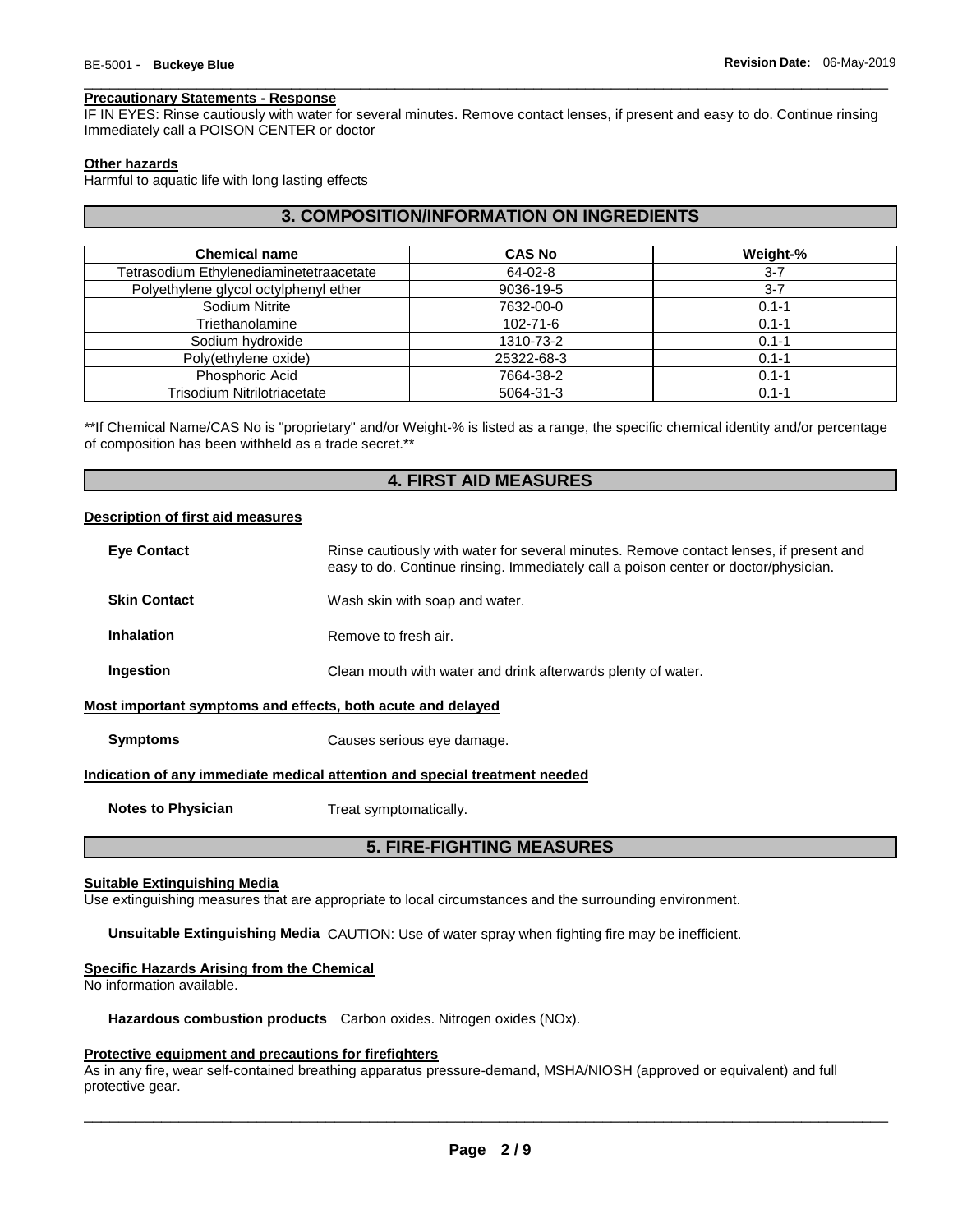# \_\_\_\_\_\_\_\_\_\_\_\_\_\_\_\_\_\_\_\_\_\_\_\_\_\_\_\_\_\_\_\_\_\_\_\_\_\_\_\_\_\_\_\_\_\_\_\_\_\_\_\_\_\_\_\_\_\_\_\_\_\_\_\_\_\_\_\_\_\_\_\_\_\_\_\_\_\_\_\_\_\_\_\_\_\_\_\_\_\_\_\_\_ **6. ACCIDENTAL RELEASE MEASURES**

# **Personal precautions, protective equipment and emergency procedures**

| <b>Personal Precautions</b>                          | Avoid contact with skin, eyes or clothing. Use personal protective equipment as required.                          |
|------------------------------------------------------|--------------------------------------------------------------------------------------------------------------------|
| <b>Other Information</b>                             | FOR ALL TRANSPORTATION ACCIDENTS CALL INFOTRAC 1-352-323-3500<br>(International) / 1-800-535-5053 (North America). |
| <b>Environmental precautions</b>                     |                                                                                                                    |
| <b>Environmental precautions</b>                     | Prevent further leakage or spillage if safe to do so.                                                              |
| Methods and material for containment and cleaning up |                                                                                                                    |
| <b>Methods for Containment</b>                       | Prevent further leakage or spillage if safe to do so.                                                              |
| <b>Methods for Clean-Up</b>                          | Pick up and transfer to properly labeled containers.                                                               |
| <b>Prevention of Secondary</b><br><b>Hazards</b>     | Clean contaminated objects and areas thoroughly observing environmental regulations.                               |
|                                                      | <b>7. HANDLING AND STORAGE</b>                                                                                     |

## **Precautions for safe handling**

| <b>Advice on Safe Handling</b> | Wear eye/face protection. |
|--------------------------------|---------------------------|
|--------------------------------|---------------------------|

#### **Conditions for safe storage, including any incompatibilities**

| <b>Storage Conditions</b> | Keep container tightly closed and store in a cool, dry and well-ventilated place. |
|---------------------------|-----------------------------------------------------------------------------------|
| Incompatible Materials    | Strong acids. Strong bases. Strong oxidizing agents.                              |

# **8. EXPOSURE CONTROLS/PERSONAL PROTECTION**

# **Exposure Guidelines**

| <b>Chemical name</b>          | <b>ACGIH TLV</b>                                     | <b>OSHA PEL</b>                                                                                      | <b>NIOSH IDLH</b>                                                                     |
|-------------------------------|------------------------------------------------------|------------------------------------------------------------------------------------------------------|---------------------------------------------------------------------------------------|
| Triethanolamine<br>102-71-6   | TWA: $5 \text{ mg/m}^3$                              |                                                                                                      |                                                                                       |
| Sodium hydroxide<br>1310-73-2 | Ceiling: $2 \text{ mg/m}^3$                          | TWA: $2 \text{ mg/m}^3$<br>(vacated) Ceiling: 2 mg/m $3$                                             | IDLH: $10 \text{ mg/m}^3$<br>Ceiling: $2 \text{ mq/m}^3$                              |
| Phosphoric Acid<br>7664-38-2  | STEL: $3 \text{ mg/m}^3$<br>TWA: 1 mg/m <sup>3</sup> | TWA: 1 mg/m <sup>3</sup><br>(vacated) TWA: 1 mg/m <sup>3</sup><br>(vacated) STEL: $3 \text{ mg/m}^3$ | IDLH: 1000 mg/m <sup>3</sup><br>TWA: 1 mg/m <sup>3</sup><br>STEL: 3 mg/m <sup>3</sup> |

#### **Appropriate engineering controls**

**Engineering Controls** Showers. Eyewash stations. Ventilation systems.

#### **Individual protection measures, such as personal protective equipment**

| <b>Eve/Face Protection</b>      | Tight sealing safety goggles.                                                                                                                                               |
|---------------------------------|-----------------------------------------------------------------------------------------------------------------------------------------------------------------------------|
| <b>Skin and Body Protection</b> | Wear suitable gloves. Wear suitable protective clothing.                                                                                                                    |
| <b>Respiratory Protection</b>   | No protective equipment is needed under normal use conditions. If exposure limits are<br>exceeded or irritation is experienced, ventilation and evacuation may be required. |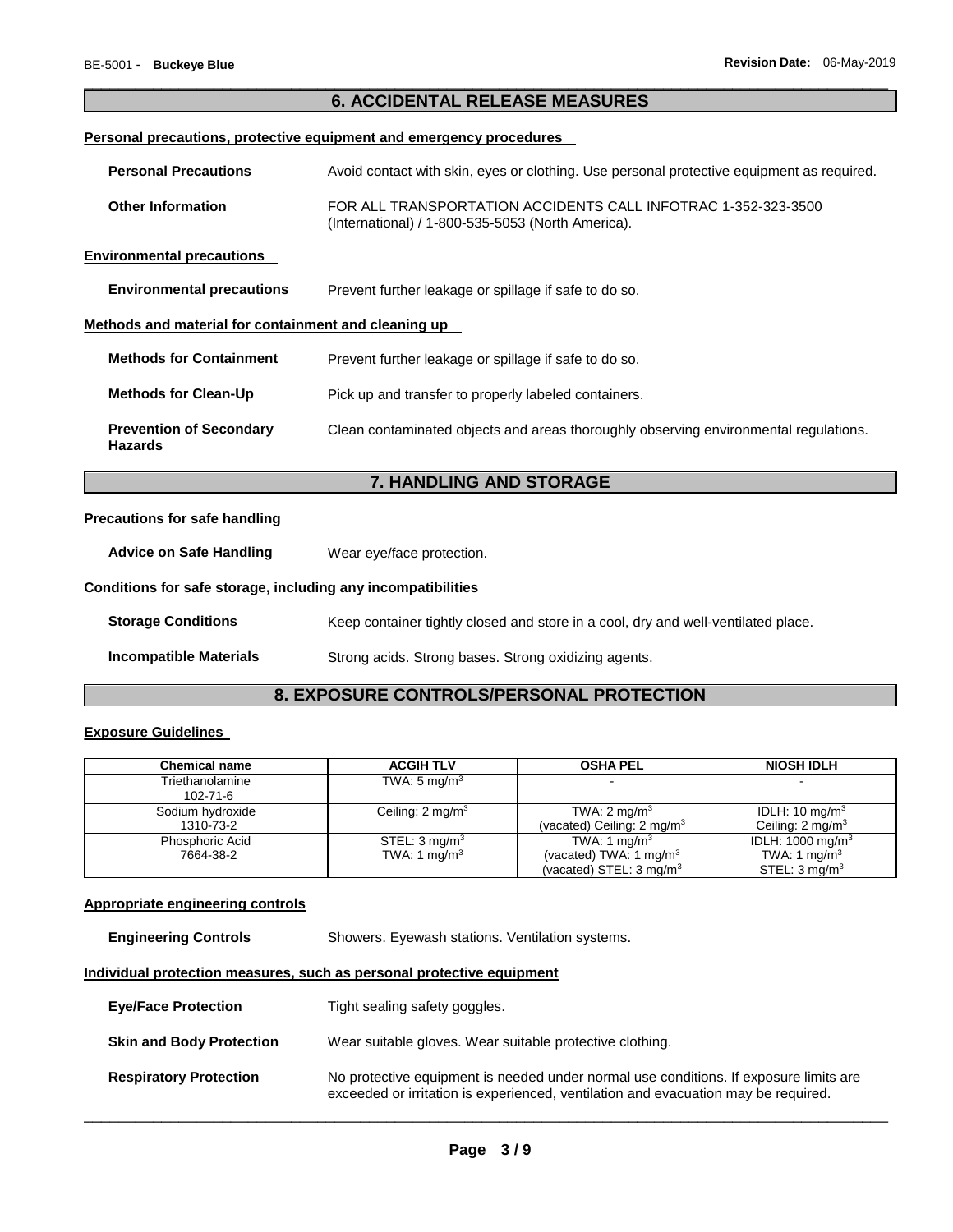**General Hygiene Considerations** Avoid contact with skin, eyes or clothing. Wear suitable gloves and eye/face protection. Do not eat, drink or smoke when using this product. Wash hands before breaks and immediately after handling the product.

\_\_\_\_\_\_\_\_\_\_\_\_\_\_\_\_\_\_\_\_\_\_\_\_\_\_\_\_\_\_\_\_\_\_\_\_\_\_\_\_\_\_\_\_\_\_\_\_\_\_\_\_\_\_\_\_\_\_\_\_\_\_\_\_\_\_\_\_\_\_\_\_\_\_\_\_\_\_\_\_\_\_\_\_\_\_\_\_\_\_\_\_\_

# **9. PHYSICAL AND CHEMICAL PROPERTIES**

#### **Information on basic physical and chemical properties**

| <b>Physical state</b><br>Appearance<br><b>Color</b>     | Liquid<br>Clear blue liquid<br>Clear blue | Odor<br><b>Odor Threshold</b> | Citrus fragrance<br>Not determined |
|---------------------------------------------------------|-------------------------------------------|-------------------------------|------------------------------------|
| <b>Property</b><br>pH                                   | <b>Values</b><br>11.0-11.4 (conc.)        | Remarks • Method              |                                    |
|                                                         | 10.3-10.7 (1:16 dilution)                 |                               |                                    |
| Melting point / freezing point                          | Not determined                            |                               |                                    |
| Boiling point / boiling range                           | 100 °C / 212 °F                           |                               |                                    |
| <b>Flash point</b>                                      | None                                      | Tag Closed Cup                |                                    |
| <b>Evaporation Rate</b>                                 | 1.0                                       | $(n-BuAc=1)$                  |                                    |
| <b>Flammability (Solid, Gas)</b>                        | Liquid-Not applicable                     |                               |                                    |
| <b>Flammability Limit in Air</b>                        |                                           |                               |                                    |
| Upper flammability or explosive                         | Not applicable                            |                               |                                    |
| limits                                                  |                                           |                               |                                    |
| Lower flammability or explosive                         | Not applicable                            |                               |                                    |
| limits                                                  |                                           |                               |                                    |
| <b>Vapor Pressure</b>                                   | Not determined                            |                               |                                    |
| <b>Vapor Density</b>                                    | Not determined                            |                               |                                    |
| <b>Relative Density</b>                                 | 1.04                                      |                               |                                    |
| <b>Water Solubility</b><br>Solubility in other solvents | <b>Mostly Soluble</b><br>Not determined   |                               |                                    |
| <b>Partition Coefficient</b>                            | Not determined                            |                               |                                    |
| <b>Autoignition temperature</b>                         | Not determined                            |                               |                                    |
| <b>Decomposition temperature</b>                        | Not determined                            |                               |                                    |
| <b>Kinematic viscosity</b>                              | Not determined                            |                               |                                    |
| <b>Dynamic Viscosity</b>                                | Not determined                            |                               |                                    |
| <b>Explosive Properties</b>                             | Not determined                            |                               |                                    |
| <b>Oxidizing Properties</b>                             | Not determined                            |                               |                                    |

**10. STABILITY AND REACTIVITY** 

# **Reactivity**

Not reactive under normal conditions.

#### **Chemical stability**

Stable under recommended storage conditions.

### **Possibility of hazardous reactions**

None under normal processing.

**Hazardous Polymerization** Hazardous polymerization does not occur.

# **Conditions to Avoid**

None known based on information supplied.

# **Incompatible materials**

Strong acids. Strong bases. Strong oxidizing agents.

#### **Hazardous decomposition products**

Carbon oxides. Nitrogen oxides (NOx).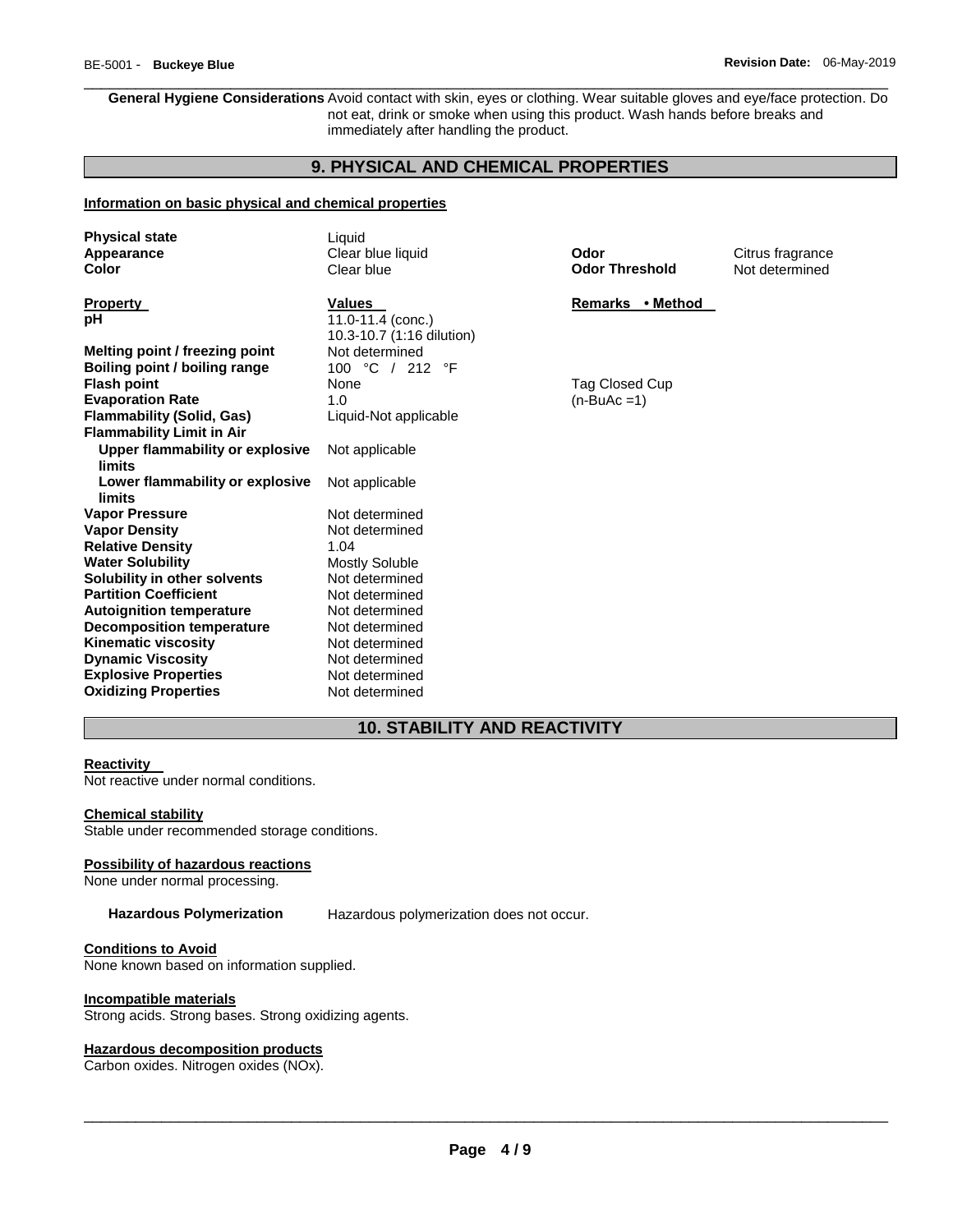# \_\_\_\_\_\_\_\_\_\_\_\_\_\_\_\_\_\_\_\_\_\_\_\_\_\_\_\_\_\_\_\_\_\_\_\_\_\_\_\_\_\_\_\_\_\_\_\_\_\_\_\_\_\_\_\_\_\_\_\_\_\_\_\_\_\_\_\_\_\_\_\_\_\_\_\_\_\_\_\_\_\_\_\_\_\_\_\_\_\_\_\_\_ **11. TOXICOLOGICAL INFORMATION**

#### **Information on likely routes of exposure**

| <b>Product Information</b> |                          |
|----------------------------|--------------------------|
| <b>Eye Contact</b>         | Avoid contact with eyes. |
| <b>Skin Contact</b>        | Avoid contact with skin. |
| <b>Inhalation</b>          | Do not inhale.           |
| Ingestion                  | Do not ingest.           |

#### **Component Information**

| <b>Chemical name</b>            | Oral LD50                            | <b>Dermal LD50</b>                  | <b>Inhalation LC50</b>                |
|---------------------------------|--------------------------------------|-------------------------------------|---------------------------------------|
| Tetrasodium                     | $= 1658$ mg/kg (Rat) = 10 g/kg       |                                     |                                       |
| Ethylenediaminetetraacetate     | Rat)                                 |                                     |                                       |
| 64-02-8                         |                                      |                                     |                                       |
| Polyethylene glycol octylphenyl | = 1700 mg/kg<br>$(Rat) = 4190$ mg/kg |                                     |                                       |
| ether                           | Rat)                                 |                                     |                                       |
| 9036-19-5                       |                                      |                                     |                                       |
| Sodium Nitrite                  | $= 85$ mg/kg<br>Rat)                 |                                     | (Rat ) 4 h<br>$= 5.5$ mg/L            |
| 7632-00-0                       |                                      |                                     |                                       |
| Triethanolamine                 | $= 4190$ mg/kg<br>Rat)               | $>16$ mL/kg<br>(Rat ) > 20000 mg/kg |                                       |
| $102 - 71 - 6$                  |                                      | Rabbit)                             |                                       |
| Sodium hydroxide                | 140 - 340 mg/kg<br>Rat)              | $= 1350$ mg/kg<br>(Rabbit)          |                                       |
| 1310-73-2                       |                                      |                                     |                                       |
| Poly(ethylene oxide)            | $= 22$ g/kg (Rat) = 28 g/kg<br>Rat)  | (Rabbit)<br>$> 20$ g/kg             |                                       |
| 25322-68-3                      |                                      |                                     |                                       |
| Phosphoric Acid                 | (Rat)<br>$= 1530$ mg/kg              | (Rabbit)<br>$= 2740$ mg/kg          | $> 850 \; \text{mq/m}^3$<br>(Rat) 1 h |
| 7664-38-2                       |                                      |                                     |                                       |
| Trisodium Nitrilotriacetate     | $= 1100$ mg/kg<br>Rat)               |                                     | (Rat)4 h<br>$> 5$ mg/L                |
| 5064-31-3                       |                                      |                                     |                                       |

#### **Symptoms related to the physical, chemical and toxicological characteristics**

**Symptoms** Please see section 4 of this SDS for symptoms.

#### **Delayed and immediate effects as well as chronic effects from short and long-term exposure**

| Serious eye damage/eye<br><i>irritation</i> | Causes serious eye damage.                                                                                                                                                                              |
|---------------------------------------------|---------------------------------------------------------------------------------------------------------------------------------------------------------------------------------------------------------|
| Carcinogenicity                             | Nitrate or nitrite ingested under conditions that result in endogenous nitrosation are<br>considered IARC group 2A carcinogens. Group 3 IARC components are "not classifiable as<br>human carcinogens". |

| <b>Chemical name</b>               | <b>ACGIH</b> | <b>IARC</b> | <b>NTP</b> | <b>OSHA</b> |
|------------------------------------|--------------|-------------|------------|-------------|
| Sodium Nitrite                     |              | Group 2A    |            |             |
| 7632-00-0                          |              |             |            |             |
| Triethanolamine                    |              | Group 3     |            |             |
| $102 - 71 - 6$                     |              |             |            |             |
| <b>Trisodium Nitrilotriacetate</b> |              | Group 2B    |            |             |
| 5064-31-3                          |              |             |            |             |

**Legend** 

*IARC (International Agency for Research on Cancer)*

*Group 2A - Probably Carcinogenic to Humans*

*Group 2B - Possibly Carcinogenic to Humans*

*Group 3 IARC components are "not classifiable as human carcinogens"* 

*OSHA (Occupational Safety and Health Administration of the US Department of Labor)*

*X - Present*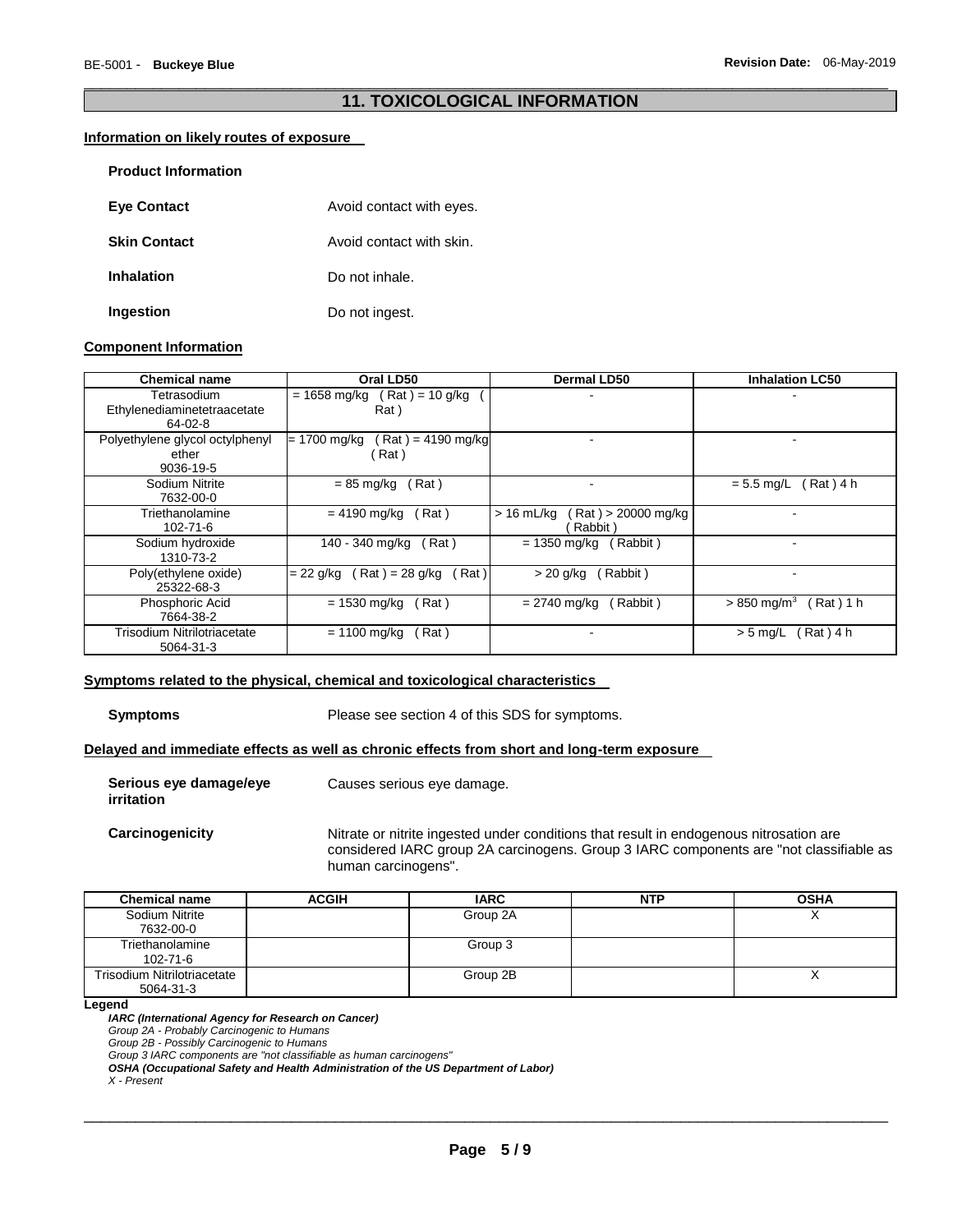# **Numerical measures of toxicity**

**The following values are calculated based on chapter 3.1 of the GHS document** .

**Oral LD50** 5,191.10 mg/kg **ATEmix (inhalation-dust/mist)** 268.91 mg/L

# **12. ECOLOGICAL INFORMATION**

\_\_\_\_\_\_\_\_\_\_\_\_\_\_\_\_\_\_\_\_\_\_\_\_\_\_\_\_\_\_\_\_\_\_\_\_\_\_\_\_\_\_\_\_\_\_\_\_\_\_\_\_\_\_\_\_\_\_\_\_\_\_\_\_\_\_\_\_\_\_\_\_\_\_\_\_\_\_\_\_\_\_\_\_\_\_\_\_\_\_\_\_\_

# **Ecotoxicity**

Harmful to aquatic life with long lasting effects.

## **Component Information**

| <b>Chemical name</b>               | Algae/aquatic plants                | Fish                                                        | Crustacea                                   |
|------------------------------------|-------------------------------------|-------------------------------------------------------------|---------------------------------------------|
| Tetrasodium                        | 1.01: 72 h Desmodesmus              | 41: 96 h Lepomis macrochirus mg/L                           | 610: 24 h Daphnia magna mg/L                |
| Ethylenediaminetetraacetate        | subspicatus mg/L EC50               | LC50 static 59.8: 96 h Pimephales                           | <b>EC50</b>                                 |
| 64-02-8                            |                                     | promelas mg/L LC50 static                                   |                                             |
| Sodium Nitrite                     |                                     | 0.19: 96 h Oncorhynchus mykiss                              |                                             |
| 7632-00-0                          |                                     | mg/L LC50 flow-through 2.3: 96 h                            |                                             |
|                                    |                                     | Pimephales promelas mg/L LC50                               |                                             |
|                                    |                                     | flow-through 0.65 - 1: 96 h                                 |                                             |
|                                    |                                     | Oncorhynchus mykiss mg/L LC50                               |                                             |
|                                    |                                     | static 20: 96 h Pimephales promelas                         |                                             |
|                                    |                                     | mg/L LC50 static 0.4 - 0.6: 96 h                            |                                             |
|                                    |                                     | Oncorhynchus mykiss mg/L LC50                               |                                             |
|                                    |                                     | semi-static 0.092 - 0.13: 96 h                              |                                             |
|                                    |                                     | Oncorhynchus mykiss mg/L LC50<br>flow-through               |                                             |
| Triethanolamine                    | 169: 96 h Desmodesmus               | 450 - 1000: 96 h Lepomis                                    | 1386: 24 h Daphnia magna mg/L               |
| 102-71-6                           | subspicatus mg/L EC50 216: 72 h     | macrochirus mg/L LC50 static 1000:                          | <b>EC50</b>                                 |
|                                    | Desmodesmus subspicatus mg/L        | 96 h Pimephales promelas mg/L                               |                                             |
|                                    | <b>EC50</b>                         | LC50 static 10600 - 13000: 96 h                             |                                             |
|                                    |                                     | Pimephales promelas mg/L LC50                               |                                             |
|                                    |                                     | flow-through                                                |                                             |
| Sodium hydroxide                   |                                     | 45.4: 96 h Oncorhynchus mykiss                              |                                             |
| 1310-73-2                          |                                     | mg/L LC50 static                                            |                                             |
| Poly(ethylene oxide)               |                                     | 5000: 24 h Carassius auratus mg/L                           |                                             |
| 25322-68-3                         |                                     | <b>LC50</b>                                                 |                                             |
| Phosphoric Acid<br>7664-38-2       |                                     | 3 - 3.5: 96 h Gambusia affinis mg/L<br><b>LC50</b>          | 4.6: 12 h Daphnia magna mg/L<br><b>EC50</b> |
| <b>Trisodium Nitrilotriacetate</b> | 560 - 1000: 96 h Chlorella vulgaris | 175 - 225: 96 h Lepomis                                     | 560 - 1000: 48 h Daphnia magna              |
| 5064-31-3                          | mg/L EC50                           | macrochirus mg/L LC50 static 560 -                          | mg/L LC50                                   |
|                                    |                                     | 1000: 96 h Oryzias latipes mg/L                             |                                             |
|                                    |                                     | LC50 470: 96 h Pimephales                                   |                                             |
|                                    |                                     | promelas mg/L LC50 static 560 -                             |                                             |
|                                    |                                     | 1000: 96 h Poecilia reticulata mg/L                         |                                             |
|                                    |                                     | LC50 72 - 133: 96 h Oncorhynchus                            |                                             |
|                                    |                                     | mykiss mg/L LC50 static 93 - 170:                           |                                             |
|                                    |                                     | 96 h Pimephales promelas mg/L                               |                                             |
|                                    |                                     | LC50 flow-through 114: 96 h                                 |                                             |
|                                    |                                     | Pimephales promelas mg/L LC50                               |                                             |
|                                    |                                     | 252: 96 h Lepomis macrochirus<br>mg/L LC50 560 - 1000: 96 h |                                             |
|                                    |                                     | Poecilia reticulata mg/L LC50 semi-                         |                                             |
|                                    |                                     | static 560 - 1000: 96 h Oryzias                             |                                             |
|                                    |                                     | latipes mg/L LC50 semi-static                               |                                             |

# **Persistence/Degradability**

Not determined.

#### **Bioaccumulation**

There is no data for this product.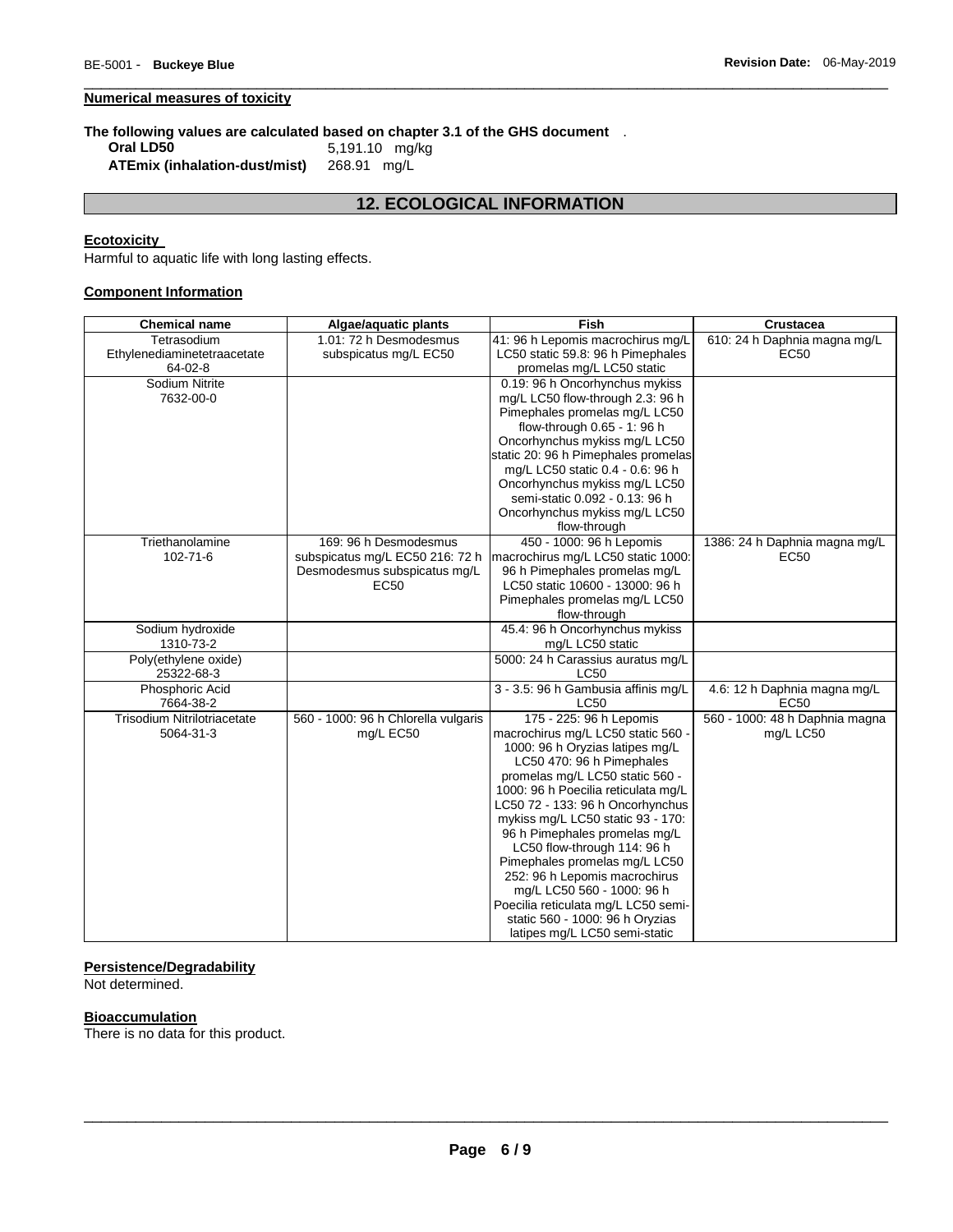# **Mobility**

| <b>Chemical name</b>        | <b>Partition coefficient</b> |
|-----------------------------|------------------------------|
| Sodium Nitrite<br>7632-00-0 | $-3.7$                       |
| Triethanolamine<br>102-71-6 | $-2.53$                      |

\_\_\_\_\_\_\_\_\_\_\_\_\_\_\_\_\_\_\_\_\_\_\_\_\_\_\_\_\_\_\_\_\_\_\_\_\_\_\_\_\_\_\_\_\_\_\_\_\_\_\_\_\_\_\_\_\_\_\_\_\_\_\_\_\_\_\_\_\_\_\_\_\_\_\_\_\_\_\_\_\_\_\_\_\_\_\_\_\_\_\_\_\_

## **Other Adverse Effects**

Not determined

# **13. DISPOSAL CONSIDERATIONS**

## **Waste Treatment Methods**

| <b>Disposal of Wastes</b>     | Disposal should be in accordance with applicable regional, national and local laws and<br>regulations. |
|-------------------------------|--------------------------------------------------------------------------------------------------------|
| <b>Contaminated Packaging</b> | Disposal should be in accordance with applicable regional, national and local laws and<br>regulations. |

# **California Hazardous Waste Status**

| <b>Chemical name</b>        | California Hazardous Waste Status |
|-----------------------------|-----------------------------------|
| Sodium Nitrite<br>7632-00-0 | Toxic<br>Ignitable                |
|                             | Reactive                          |
| Sodium hydroxide            | Toxic                             |
| 1310-73-2                   | Corrosive                         |
| Phosphoric Acid             | Corrosive                         |
| 7664-38-2                   |                                   |

# **14. TRANSPORT INFORMATION**

| <b>Note</b> | Please see current shipping paper for most up to date shipping information, including<br>exemptions and special circumstances. |
|-------------|--------------------------------------------------------------------------------------------------------------------------------|
| <u>DOT</u>  | Not regulated                                                                                                                  |
| <b>IATA</b> | Not regulated                                                                                                                  |
| <b>IMDG</b> | Not regulated                                                                                                                  |

# **15. REGULATORY INFORMATION**

# **International Inventories**

| <b>Chemical name</b>                     | <b>TSCA</b> | <b>DSL/NDSL EINECS/E</b> | <b>LINCS</b> | <b>ENCS</b> | <b>IECSC</b> | <b>KECL</b> | <b>PICCS</b> | <b>AICS</b> |
|------------------------------------------|-------------|--------------------------|--------------|-------------|--------------|-------------|--------------|-------------|
| Tetrasodium                              | x           | Χ                        | Χ            | X           | Χ            |             | Χ            |             |
| Ethylenediaminetetraacetate              |             |                          |              |             |              |             |              |             |
| Polyethylene glycol<br>octylphenyl ether | x           | X                        |              | Χ           | x            |             | x            |             |
| Sodium Nitrite                           | X           | X                        | Χ            | X           | X            |             | x            | x           |
| Triethanolamine                          | x           | Χ                        | Χ            | Χ           | Χ            |             | Χ            | x           |
| Sodium hydroxide                         | Χ           | X                        | Χ            | X           | X            |             | x            | Χ           |
| Poly(ethylene oxide)                     | Χ           | X                        | Χ            | X           | X            |             | x            | X           |
| Phosphoric Acid                          | x           | Χ                        | Χ            | Χ           | Χ            | X           | X            | X           |
| <b>Trisodium Nitrilotriacetate</b>       |             | Χ                        | Χ            |             | Χ            |             | Χ            |             |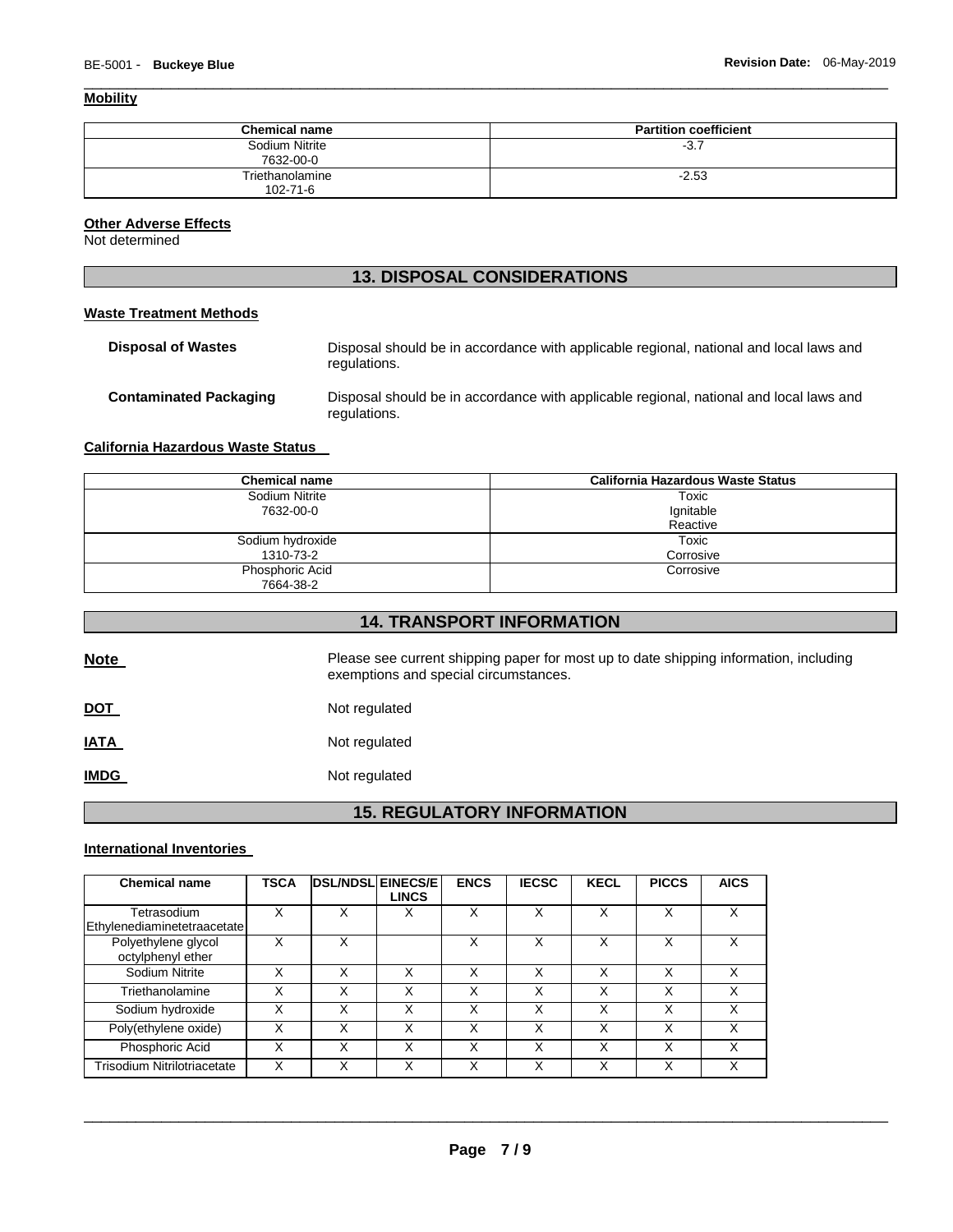# **Legend:**

*TSCA - United States Toxic Substances Control Act Section 8(b) Inventory* 

*DSL/NDSL - Canadian Domestic Substances List/Non-Domestic Substances List* 

*EINECS/ELINCS - European Inventory of Existing Chemical Substances/European List of Notified Chemical Substances* 

- *ENCS - Japan Existing and New Chemical Substances*
- *IECSC - China Inventory of Existing Chemical Substances*
- *KECL - Korean Existing and Evaluated Chemical Substances*
- *PICCS - Philippines Inventory of Chemicals and Chemical Substances*
- *AICS - Australian Inventory of Chemical Substances*

#### **US Federal Regulations**

# **CERCLA**

| Chemical name    | <b>Hazardous Substances RQs</b> | <b>CERCLA/SARA RQ</b> | <b>Reportable Quantity (RQ)</b> |
|------------------|---------------------------------|-----------------------|---------------------------------|
| Sodium Nitrite   | 100 lb                          |                       | RQ 100 lb final RQ              |
| 7632-00-0        |                                 |                       | RQ 45.4 kg final RQ             |
| Sodium hydroxide | 1000 lb                         |                       | RQ 1000 lb final RQ             |
| 1310-73-2        |                                 |                       | RQ 454 kg final RQ              |
| Phosphoric Acid  | 5000 lb                         |                       | RQ 5000 lb final RQ             |
| 7664-38-2        |                                 |                       | RQ 2270 kg final RQ             |

\_\_\_\_\_\_\_\_\_\_\_\_\_\_\_\_\_\_\_\_\_\_\_\_\_\_\_\_\_\_\_\_\_\_\_\_\_\_\_\_\_\_\_\_\_\_\_\_\_\_\_\_\_\_\_\_\_\_\_\_\_\_\_\_\_\_\_\_\_\_\_\_\_\_\_\_\_\_\_\_\_\_\_\_\_\_\_\_\_\_\_\_\_

#### **SARA 313**

Section 313 of Title III of the Superfund Amendments and Reauthorization Act of 1986 (SARA). This product does not contain any chemicals which are subject to the reporting requirements of the Act and Title 40 of the Code of Federal Regulations, Part 372

#### **CWA (Clean Water Act)**

| <b>Chemical name</b> | <b>CWA - Reportable</b><br>Quantities | <b>CWA - Toxic Pollutants CWA - Priority Pollutants</b> | <b>CWA - Hazardous</b><br><b>Substances</b> |
|----------------------|---------------------------------------|---------------------------------------------------------|---------------------------------------------|
| Sodium Nitrite       | 100 lb                                |                                                         |                                             |
| Sodium hydroxide     | 1000 lb                               |                                                         |                                             |
| Phosphoric Acid      | 5000 lb                               |                                                         |                                             |

#### **US State Regulations**

# **California Proposition 65**

This product does not contain any Proposition 65 chemicals.

#### **U.S. State Right-to-Know Regulations**

| <b>Chemical name</b>                     | <b>New Jersey</b> | <b>Massachusetts</b> | Pennsylvania |
|------------------------------------------|-------------------|----------------------|--------------|
| Sodium Nitrite<br>7632-00-0              |                   |                      |              |
| Triethanolamine<br>102-71-6              |                   |                      |              |
| Sodium hydroxide<br>1310-73-2            |                   |                      |              |
| Phosphoric Acid<br>7664-38-2             |                   |                      |              |
| Trisodium Nitrilotriacetate<br>5064-31-3 |                   |                      |              |